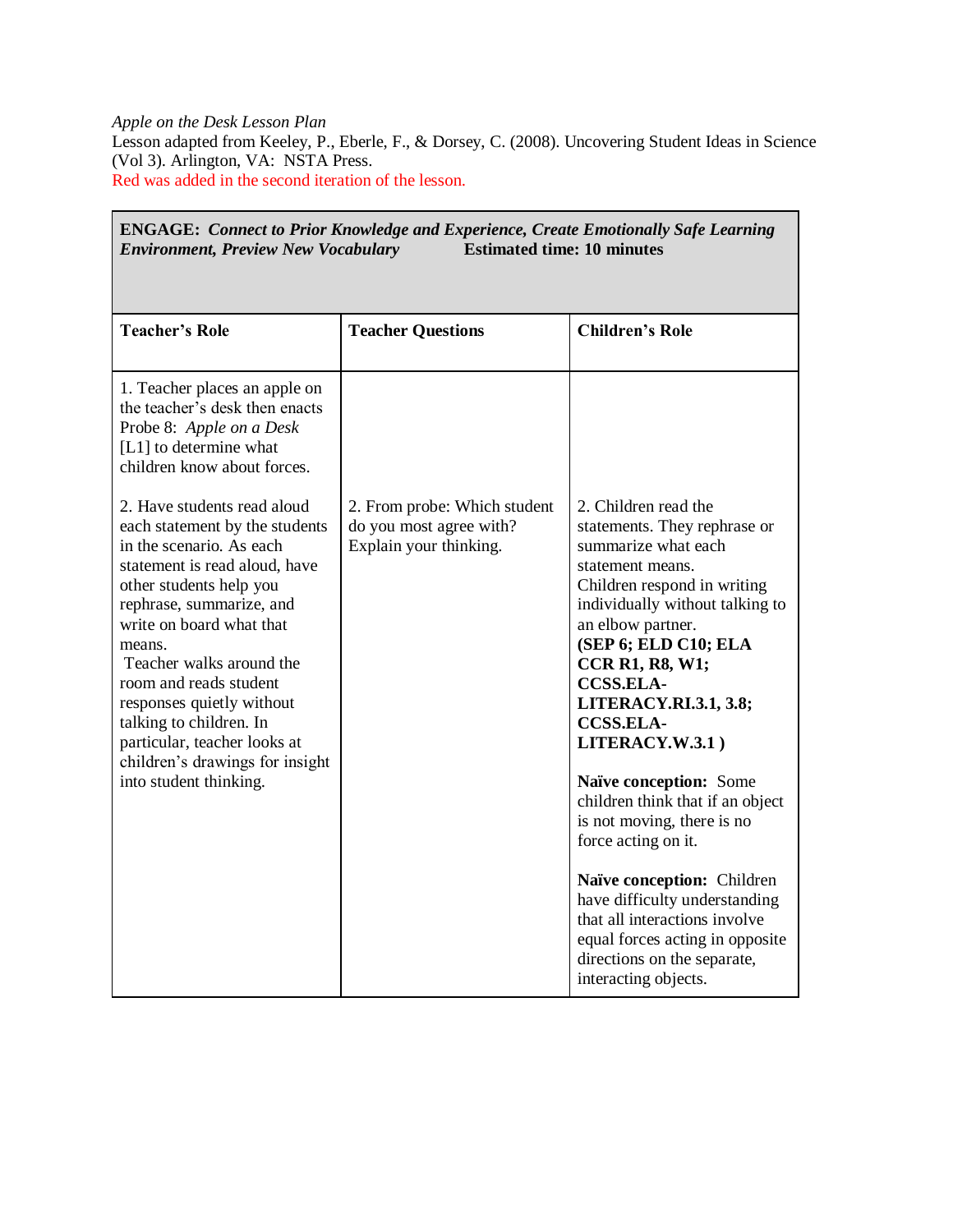**EXPLORE:** *Hands-On Learning, Contextualize Language, Use of Scaffolding (Graphic Organizers, Thinking Maps, Cooperative Learning), Use of Multiple Intelligences, Check for Understanding* **Estimated time: 30 minutes \*Safety Note: Have students wear goggles when interacting with materials that may have** 

**unexpected motion, such as moving bricks, pennies, and index cards.**

| <b>Teacher's Role</b>                                                                                                                                                                                                                                                                                                                                                                                                                                                                | <b>Teacher Questions</b>                                                                                                                   | <b>Children's Role</b>                                                                                                                                                                                                                                                     |  |  |
|--------------------------------------------------------------------------------------------------------------------------------------------------------------------------------------------------------------------------------------------------------------------------------------------------------------------------------------------------------------------------------------------------------------------------------------------------------------------------------------|--------------------------------------------------------------------------------------------------------------------------------------------|----------------------------------------------------------------------------------------------------------------------------------------------------------------------------------------------------------------------------------------------------------------------------|--|--|
| 1. Teacher asks the children to<br>get into groups of 2 or 3.<br>Teacher may select these<br>groups or may have the<br>children self-select.                                                                                                                                                                                                                                                                                                                                         | 1. You will now observe<br>different objects and will<br>investigate forces using the<br>materials at each station. What<br>do you notice? |                                                                                                                                                                                                                                                                            |  |  |
| 2. Teacher models how to use<br>the materials at each station<br>without moving the objects so<br>as not to spoil the surprise.<br>Model how learners will<br>reread the directions for<br>clarification.<br>See attached worksheet and<br>directions pages.<br>3. Teacher walks around the<br>room and listens to<br>conversations or asks children<br>questions. Teacher chooses a<br>different group to describe the<br>forces at each station in<br>preparation for the Explain. | 2. Follow the directions and<br>make your observations.<br>Perform the next investigation.                                                 | 2-3. Children read the<br>directions, investigate the<br>materials, report to their<br>partners, and write their<br>observations on the graphic<br>organizer.<br>(SEP 3, 8; ELD A1, A3, B5;<br>C10, C11; ELA CCR SL1,<br>SL2, SL3; CCSS.ELA-<br>LITERACY.SL.3.1, 3.2, 3.3) |  |  |
| <b>EXPLAIN: Listening, Speaking, Reading, and Writing to Communicate Conceptual</b><br><b>Estimated time: 20 minutes</b><br><b>Understanding</b>                                                                                                                                                                                                                                                                                                                                     |                                                                                                                                            |                                                                                                                                                                                                                                                                            |  |  |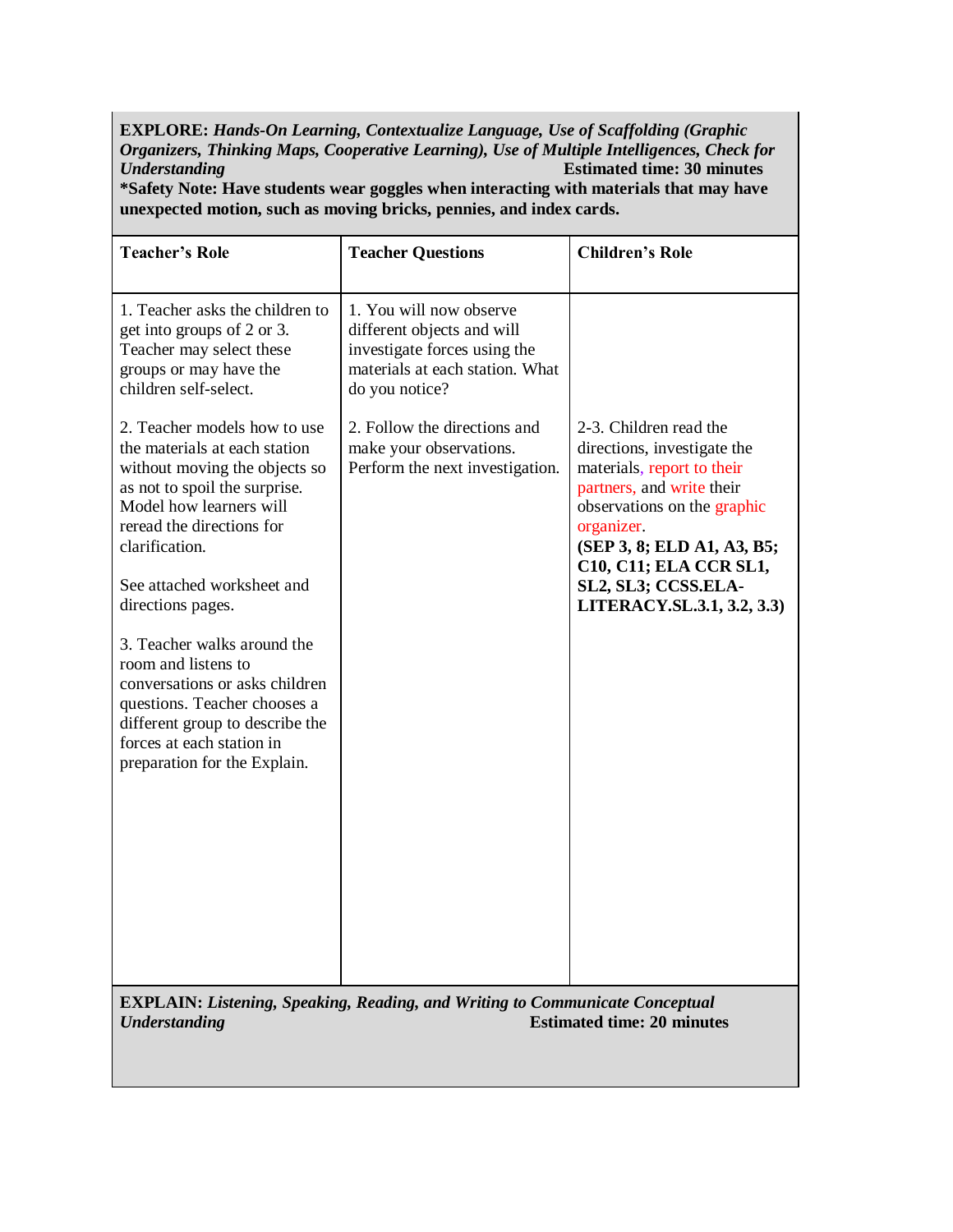| <b>Teacher's Role</b>                                                                                                                                                                                                                 | <b>Teacher Questions</b>                                                                                                                                        | <b>Children's Role</b>                                                                                                                                                                                    |  |
|---------------------------------------------------------------------------------------------------------------------------------------------------------------------------------------------------------------------------------------|-----------------------------------------------------------------------------------------------------------------------------------------------------------------|-----------------------------------------------------------------------------------------------------------------------------------------------------------------------------------------------------------|--|
| 1. Teacher tells groups to<br>share their observations and<br>findings.                                                                                                                                                               | 1. Each group will now tell us:<br>a. what they observed at each<br>station and<br>b. what forces they think were<br>acting on the objects at their<br>station. | 1. Children in their groups tell<br>the whole class what they<br>observed and what forces they<br>think were acting on the<br>objects.<br>(SEP 4, 7, 8; ELD A4, B5,<br><b>C9, C11, C12; ELA CCR</b>       |  |
| 2. Teacher listens to groups'<br>reports and repeats or<br>Revoices (one of the five<br>productive talk moves) what<br>they say to be sure that the<br>class is noticing patterns and<br>the learning is addressing the<br>standards. | 2. What evidence do you have<br>to make that statement?                                                                                                         | SL4, SL6; CCSS.ELA-<br><b>LITERACY.SL.3.4, 3.6)</b><br>Answers vary depending on<br>the station.<br>(SEP 7; ELA CCR SL3;<br><b>CCSS.ELA-</b><br>LITERACY.SL.3.3)                                          |  |
|                                                                                                                                                                                                                                       | 3. Do you think the forces are<br>balanced or unbalanced? How<br>do you know?                                                                                   | 3. If the object did not move,<br>the forces were balanced. If<br>the object moved, the forces<br>were unbalanced.<br>The children show the upward<br>and downward forces with<br>their hands.<br>(SEP 2) |  |
| <b>EVALUATE: Thinking Maps, Summarize Lesson and Review Vocabulary, Variety of</b><br><b>Estimated time: 10 minutes</b><br><b>Assessment Tools, Games to Show Understanding</b>                                                       |                                                                                                                                                                 |                                                                                                                                                                                                           |  |
| <b>Teacher's Role</b>                                                                                                                                                                                                                 | <b>Teacher Questions</b>                                                                                                                                        | <b>Children's Role</b>                                                                                                                                                                                    |  |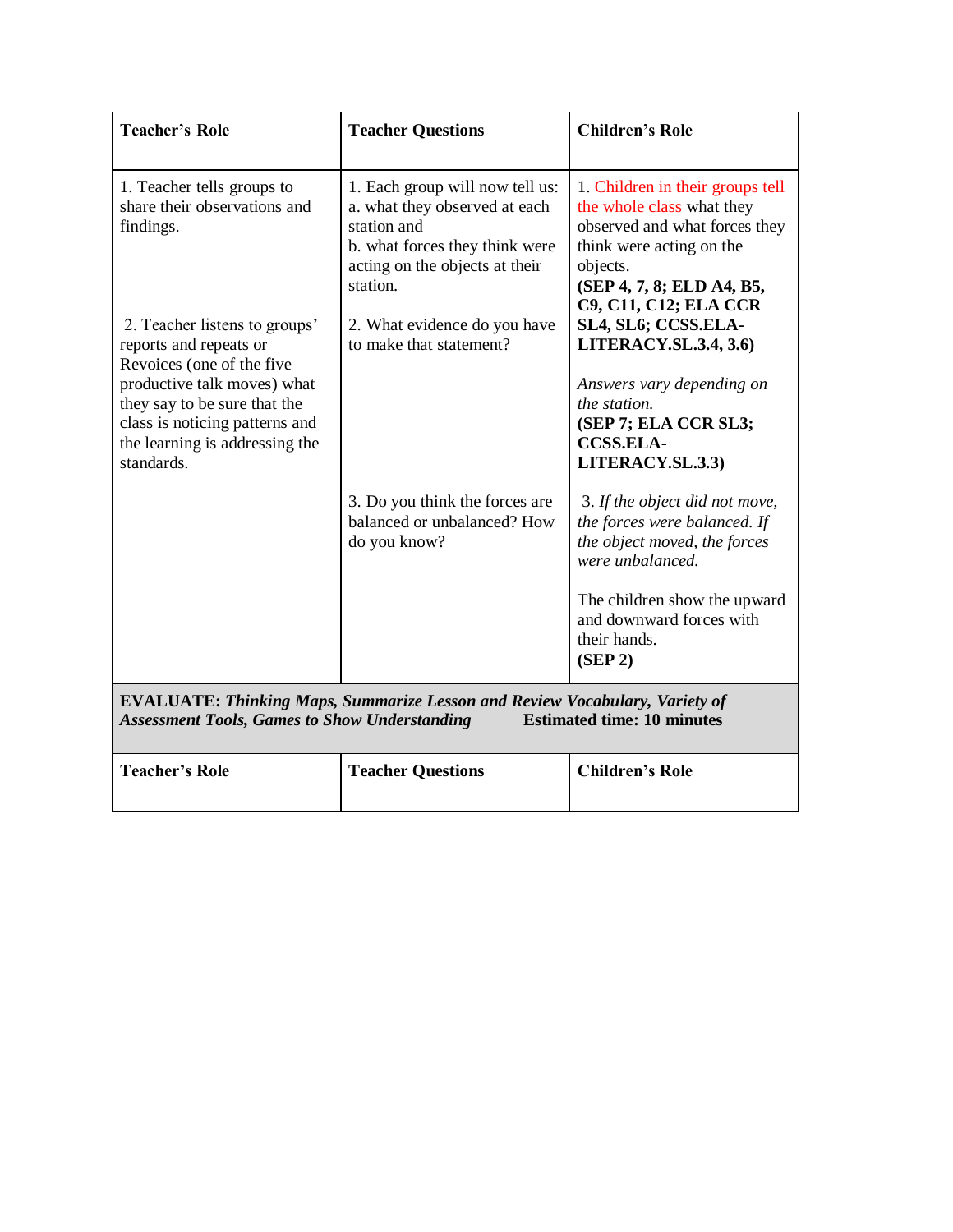| 1. Teacher checks for<br>understanding by asking<br>questions, looking at<br>responses, and looking at<br>student responses. | 1. Take out your probes now<br>and look at the answer you<br>gave earlier. Do you want to<br>change your answer? If you<br>do, cross out your answer. DO<br><b>NOT ERASE!</b> | 1. Children revisit/reread their<br>probes and decide whether<br>they want to change their<br>answer. They cross out any<br>incorrect responses and write<br>about their new<br>understandings. DO NOT<br>ERASE.<br>(SEP 4, 6, 8; ELD C10; ELA<br><b>CCR W1; CCSS.ELA-</b><br>LITERACY.W.3.1) |
|------------------------------------------------------------------------------------------------------------------------------|-------------------------------------------------------------------------------------------------------------------------------------------------------------------------------|-----------------------------------------------------------------------------------------------------------------------------------------------------------------------------------------------------------------------------------------------------------------------------------------------|
| 2. Teacher uses Numbered<br>Heads to call on certain<br>members of each group.                                               | 2. Now what do you think that<br>word "force" means? Talk to<br>your partners.                                                                                                | 2. 3. A force is a push or a pull<br>from an interaction between 2<br><i>objects.</i>                                                                                                                                                                                                         |
| 4. Teacher shares the "Farmer"<br>in the Dell" sentence frames.                                                              | 4. Think of ideas in various<br>parts of speech to match our<br>learning today.                                                                                               | 4-5. Children provide the<br>words for the Farmer in the<br>Dell then sing the sentences.                                                                                                                                                                                                     |
| 5. Teacher helps children to<br>complete the Farmer in the<br>Dell. Teacher scripts<br>children's words.                     | 5 Let's fill out the Farmer in<br>the Dell then we will sing our<br>sentences.                                                                                                |                                                                                                                                                                                                                                                                                               |

**EXTEND:** *Group Projects, Plays, Murals, Songs, Connections to Real World, Connections to Other Curricular Areas* **Estimated time: 5 minutes Estimated time: 5 minutes** 

| <b>Teacher's Role</b>                                                                                                                                                                                                                                                                                               | <b>Teacher Questions</b>                                                                                                                                         | <b>Children's Role</b>                                                                                                                                                             |
|---------------------------------------------------------------------------------------------------------------------------------------------------------------------------------------------------------------------------------------------------------------------------------------------------------------------|------------------------------------------------------------------------------------------------------------------------------------------------------------------|------------------------------------------------------------------------------------------------------------------------------------------------------------------------------------|
| 1. Teacher connects the lesson<br>to the real world by<br>demonstrating the search for<br>upward and downward forces<br>at school (i.e. holding a ball at<br>recess, noting the ball pushing<br>down on a hand and the hand<br>pushing up on the ball or<br>playing hand games and<br>pushing with varying forces). | 1. When you leave the<br>classroom, notice the objects<br>and people around you. What<br>forces are acting on them?<br>Are the forces balanced or<br>unbalanced? | 1. Children notice objects and<br>people around them. They<br>note the forces they think are<br>acting on these. They present<br>their thinking and findings to<br>others at home. |

#### **Teacher Background Information**

*Forces come in pairs. The force of gravity acting on the apple is the result of the matter in the Earth pulling on the matter in the apple. When the apple is set on the table, the table exerts a force upward on the apple equal to the force exerted downward, which is the pull on the apple. At a*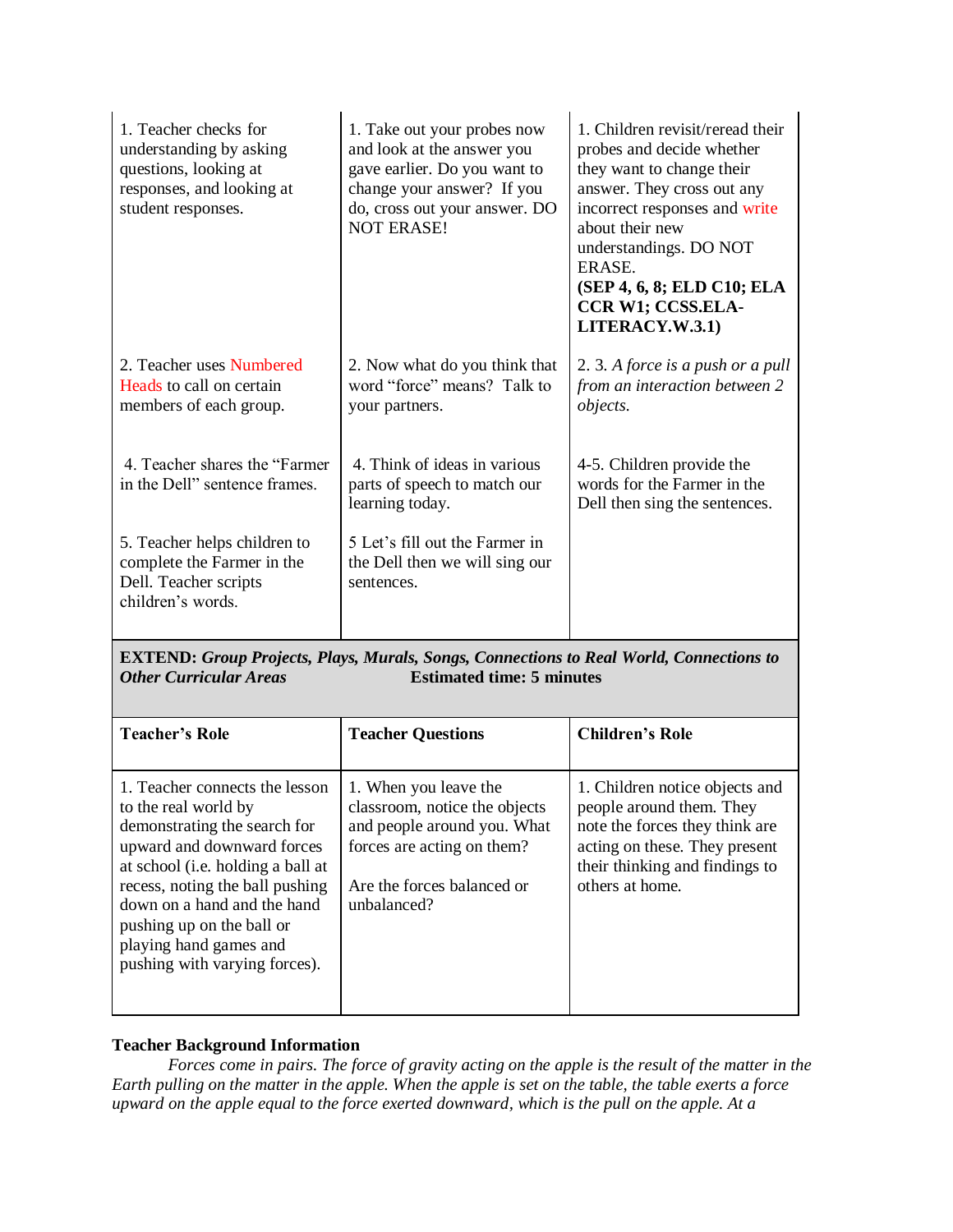*microscopic level, when the apple is placed on the table, the individual molecules of the table's surface adjust their position in much the same way that the individual springs in a bedspring mattress change position to support a sleeping person. This force on the apple exists because the apple is in contact with the surface of the table. When the apple is removed, the molecules of the table return to their original positions, as happens when a sleeping person rises from the bed in the morning.*

*The fact that the apple is not moving indicates that another force besides gravity must be present. In order for any object's motion to remain unchanged, all of the forces on that object must balance. In the case of the motionless apple, the downward gravitational force is balanced by an upward force supplied by the only other object in contact with the apple—the table.* 

*Air pressure also creates a force on the apple, but since air pushes on the apple almost equally in all directions, the effects of the air's force are not noticeable in this case* (Keeley, Eberle, and Dorsey 2008, p. 64–65).

#### **Apple on the Desk Station Directions**

#### **Task 1. Books on a Sponge**

Put one book on the sponge and notice what happens to the sponge. Continue to put more books on top of the first book and notice the sponge each time. Discuss with your partners what is happening. Record your observations on the data table and draw what happened to the sponge as it pushed up on the books.

#### **Task 2. Brick in Hands**

Take turns holding the brick in your hands. What do you need to do to keep the brick steady and not moving? What happens if you push harder on the brick? What happens if you relax your muscles a little bit? Discuss these questions with your partners and record your observations in the data table.

## **Task 3. Penny and Card on a Cup**

Cover the cup with the paper card and put the coin on top of the card. Is the penny moving? What do you think is happening?

Get the penny into the cup without lifting the card by "flicking" the card with your finger. Observe what happens to the penny and the card and discuss this with your partners. Write your observations in the data table.

## **Task 4. Penny on Ring on Bottle**

Place the masking tape on the bottle so that it is supported vertically by the bottle. Put the penny on the top surface of the masking tape. Is the penny moving? What do you think is happening? Without touching the penny or the bottle, quickly move the masking tape aside to get the penny into the bottle. Observe what happens to the penny and discuss this with your partners. Write your observations in the data table. Draw what happened to the penny when you removed the ring that was supporting it.

## **Task 5. Books on Metersticks**